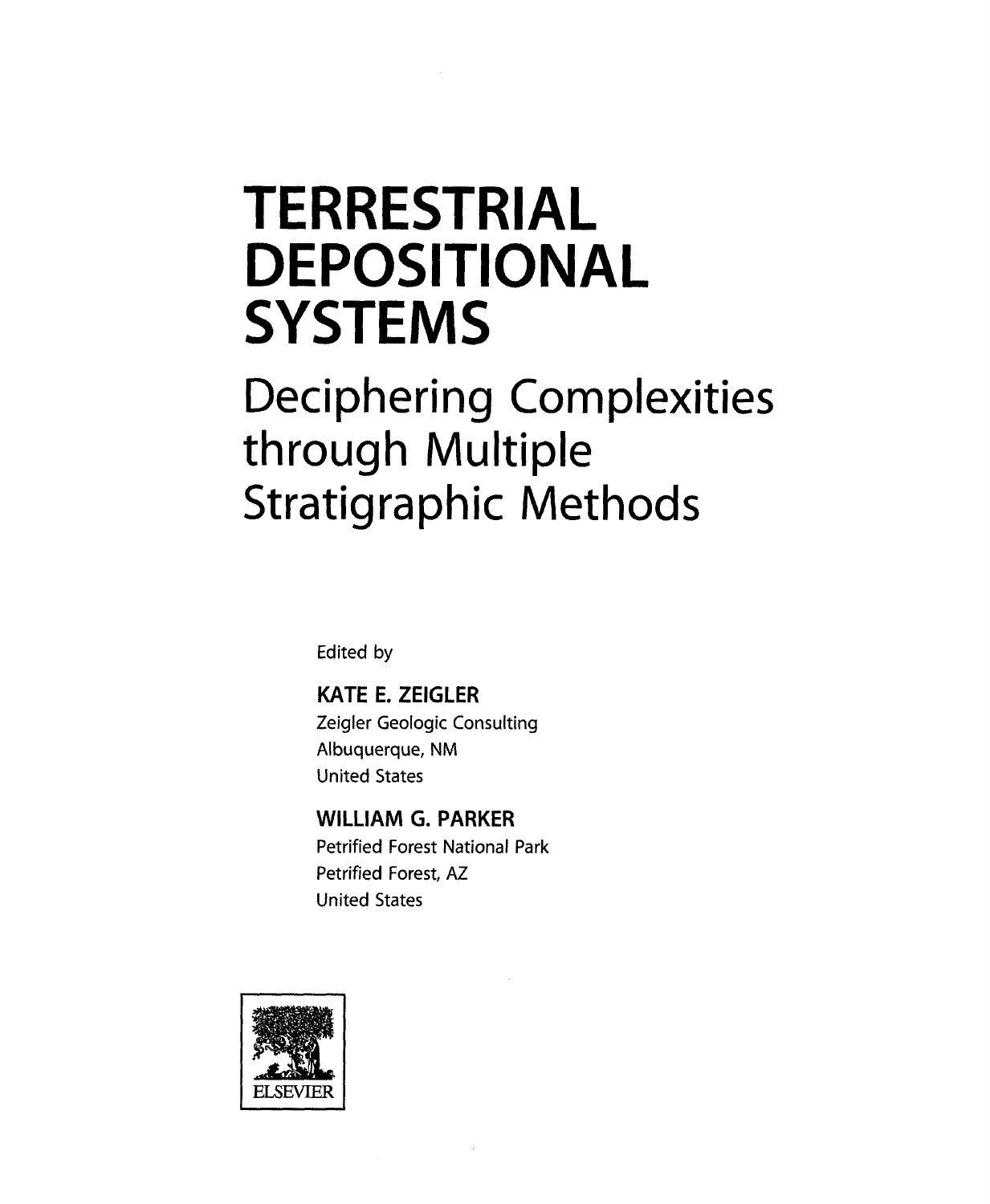## **CONTENTS**

| Contributors                                                                                                                                                                     | хi                  |
|----------------------------------------------------------------------------------------------------------------------------------------------------------------------------------|---------------------|
| Preface                                                                                                                                                                          | xiii                |
| Building Local Biostratigraphic Models for the Upper Triassic of Western North<br><b>America: Methods and Considerations</b>                                                     | 1                   |
| W.G. Parker, J.W. Martz                                                                                                                                                          |                     |
| Introduction<br>Constructing Local Stratigraphic Models<br>Acknowledgments<br>References                                                                                         | 1<br>15<br>32<br>32 |
|                                                                                                                                                                                  |                     |
| Revised Formulation of the Late Triassic Land Vertebrate "Faunachrons"<br>of Western North America: Recommendations for Codifying Nascent Systems<br>of Vertebrate Biochronology | 39                  |
| J.W. Martz, W.G. Parker                                                                                                                                                          |                     |
| Introduction                                                                                                                                                                     | 40                  |
| The Path From Biostratigraphy to Biochronology                                                                                                                                   | 41                  |
| Proposed Reformulation of the Late Triassic Land Vertebrate "Faunachrons"                                                                                                        | 84                  |
| Application of Teilzone, Estimated Holochronozone, and Estimated Holochron Definitions                                                                                           | 92                  |
| Discussion                                                                                                                                                                       | 106                 |
| Conclusions                                                                                                                                                                      | 111                 |
| Acknowledgments                                                                                                                                                                  | 113                 |
| References                                                                                                                                                                       | 113                 |
| Methods in Paleopalynology and Palynostratigraphy: An Application                                                                                                                |                     |
| to the K-Pg Boundary                                                                                                                                                             | 127                 |
| A. Bercovici, J. Vellekoop                                                                                                                                                       |                     |
| What Is Palynology?                                                                                                                                                              | 127                 |
| The Major Groups of Palynomorphs and Their Application                                                                                                                           | 128                 |
| Methods in Paleopalynology                                                                                                                                                       | 136                 |
| A Case Study in Palynostratigraphy: The Cretaceous-Paleogene Transition                                                                                                          | 141                 |
| Conclusions                                                                                                                                                                      | 152                 |
| Acknowledgments                                                                                                                                                                  | 153                 |
| References                                                                                                                                                                       | 153                 |
| Further Reading                                                                                                                                                                  | 164                 |

 $\sim$   $\epsilon$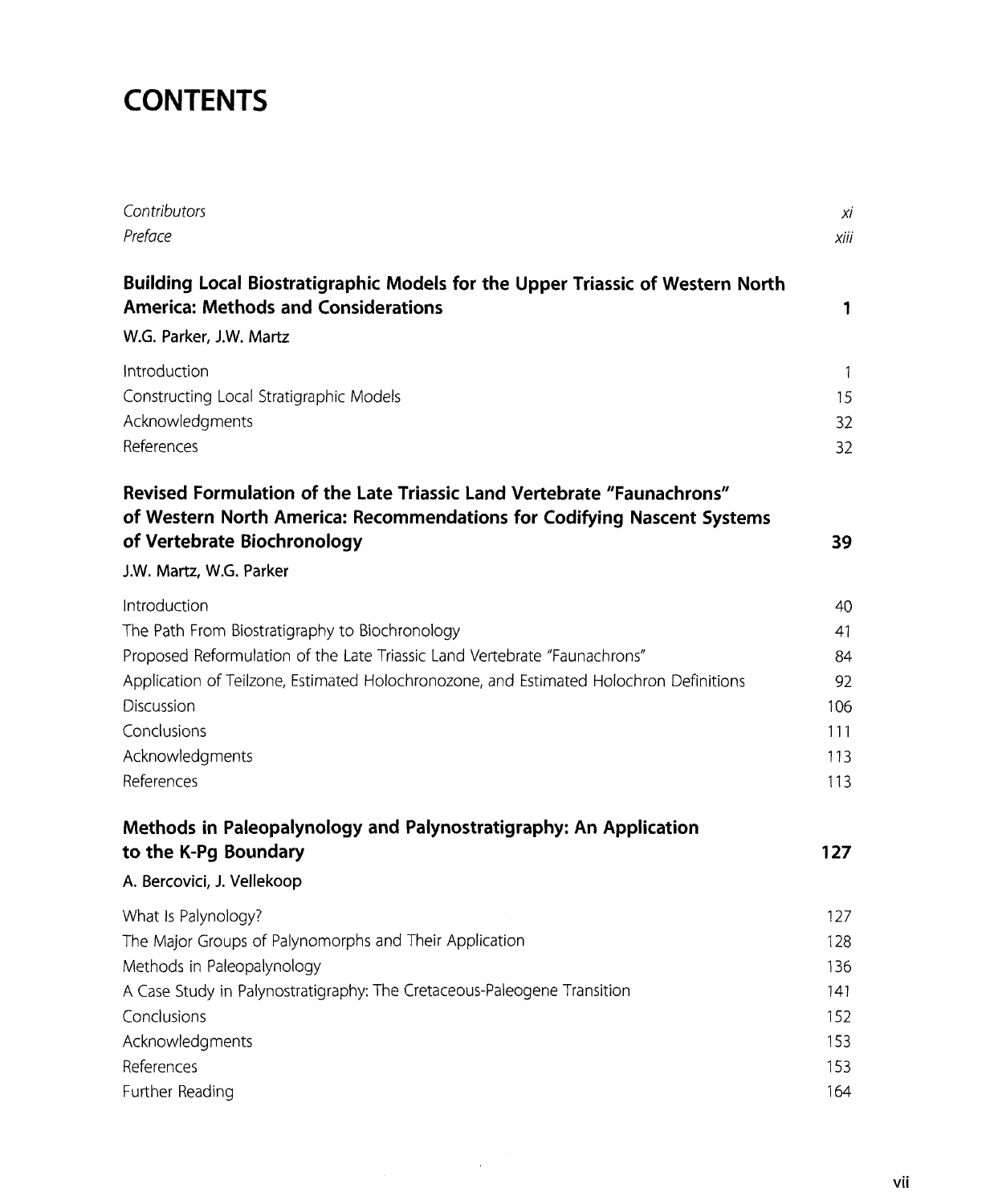| Sedimentologist's Guide for Recognition, Description, and Classification      |     |
|-------------------------------------------------------------------------------|-----|
| of Paleosols                                                                  | 165 |
| N.J. Tabor, T.S. Myers, L.A. Michel                                           |     |
| Introduction                                                                  | 165 |
| Recognition and Description                                                   | 166 |
| Classification                                                                | 186 |
| Conclusion                                                                    | 202 |
| References                                                                    | 202 |
| Overview of Methods in Paleomagnetism and Magnetostratigraphy                 |     |
| for Terrestrial Strata                                                        | 209 |
| K.E. Zeigler, K.P. Kodama                                                     |     |
| Introduction                                                                  | 209 |
| Magnetization in Sedimentary Rocks                                            | 210 |
| Sampling Schemes and Choice of Lithology                                      | 212 |
| Sample Processing: To AF or to Thermal Demagnetize?                           | 218 |
| Rock Magnetism Experiments                                                    | 219 |
| Chemical Demagnetization                                                      | 222 |
| Quality of the Data: Statistical Analysis                                     | 223 |
| Assessing the Possibility of Remagnetization                                  | 223 |
| Developing a Magnetic Polarity Chronology and Wrestling With Correlations     | 225 |
| Final Thoughts on Utilizing Paleomagnetic and Rock Magnetic Data              | 232 |
| Acknowledgments                                                               | 232 |
| References                                                                    | 232 |
| The Lower Chinle Formation (Late Triassic) at Petrified Forest National Park, |     |
| Southwestern USA: A Case Study in Magnetostratigraphic Correlations           | 237 |
| K.E. Zeigler, W.G. Parker, J.W. Martz                                         |     |
| Introduction                                                                  | 237 |
| The Late Triassic Chinle Formation                                            | 238 |
| Sampling and Analytical Methods                                               | 244 |
| Paleomagnetic Results                                                         | 248 |
| Discussion                                                                    | 254 |
| Conclusions                                                                   | 266 |
| Acknowledgments                                                               | 267 |
| Appendix I                                                                    | 267 |
| Appendix II                                                                   | 270 |
| References                                                                    | 273 |